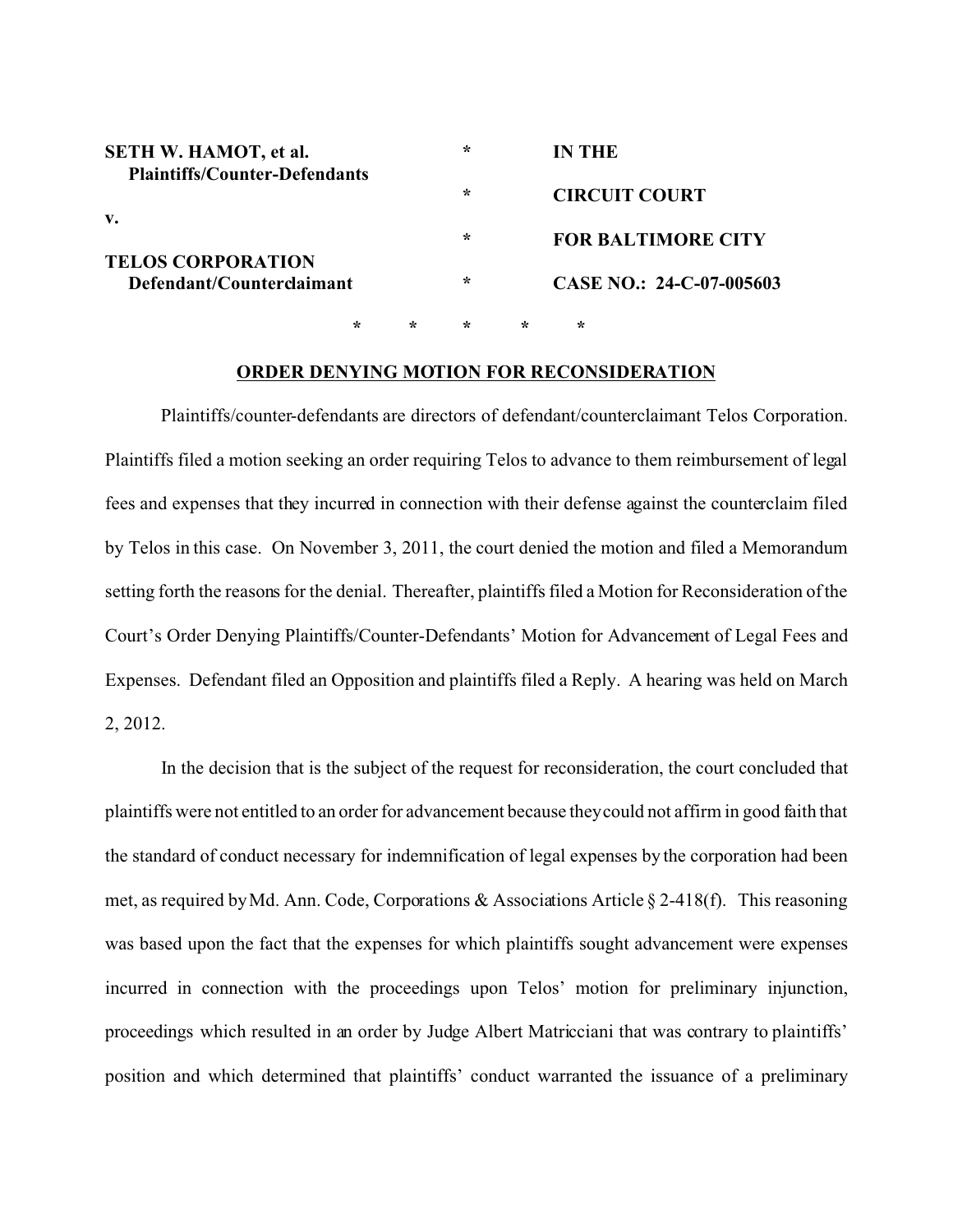injunction against them. The request for advancement was not made until after the issuance of that order.

Plaintiffs make two arguments in their Motion for Reconsideration. The first is that in denying the request for advancement the court erroneously relied upon the conclusions reached by Judge Matricciani in connection with Telos' request for a preliminary injunction. The second is that the court failed to give proper deference to the plaintiffs' affirmations that they met the relevant standard of conduct for advancement. The court will consider these contentions in inverse order.

Plaintiffs argue that the court could not disregard their affirmation of good faith. As the court previously stated in the Memorandum, an interpretation of the statute that precluded a challenge to a director's profession of good faith under any and all circumstances would be an unreasonable construction because it would render the requirement of a good faith affirmation meaningless. Plaintiffs seek to invert this logic, stating that if "the Court is correct that Maryland law requires that a party seeking advancement prove that the allegations contained in a complaint are false rather than simply provide a good faith affirmation, the requirement of a written undertaking to repay the amount of any indemnification would be unnecessary." This statement sets up a false dichotomy in which the two alternatives are an impermeable good faith affirmation, on the one hand, and a requirement that the directors prove that the allegations in the complaint are false, on the other. Holding that an affirmation of good faith may be impeached does not require that directors "prove" that the allegations of a complaint are false. The court explicitly cautioned against an overly rigorous scrutiny of the basis for the directors' affirmation, and made clear that the finding of lack of good faith was based on the unique procedural setting of this motion.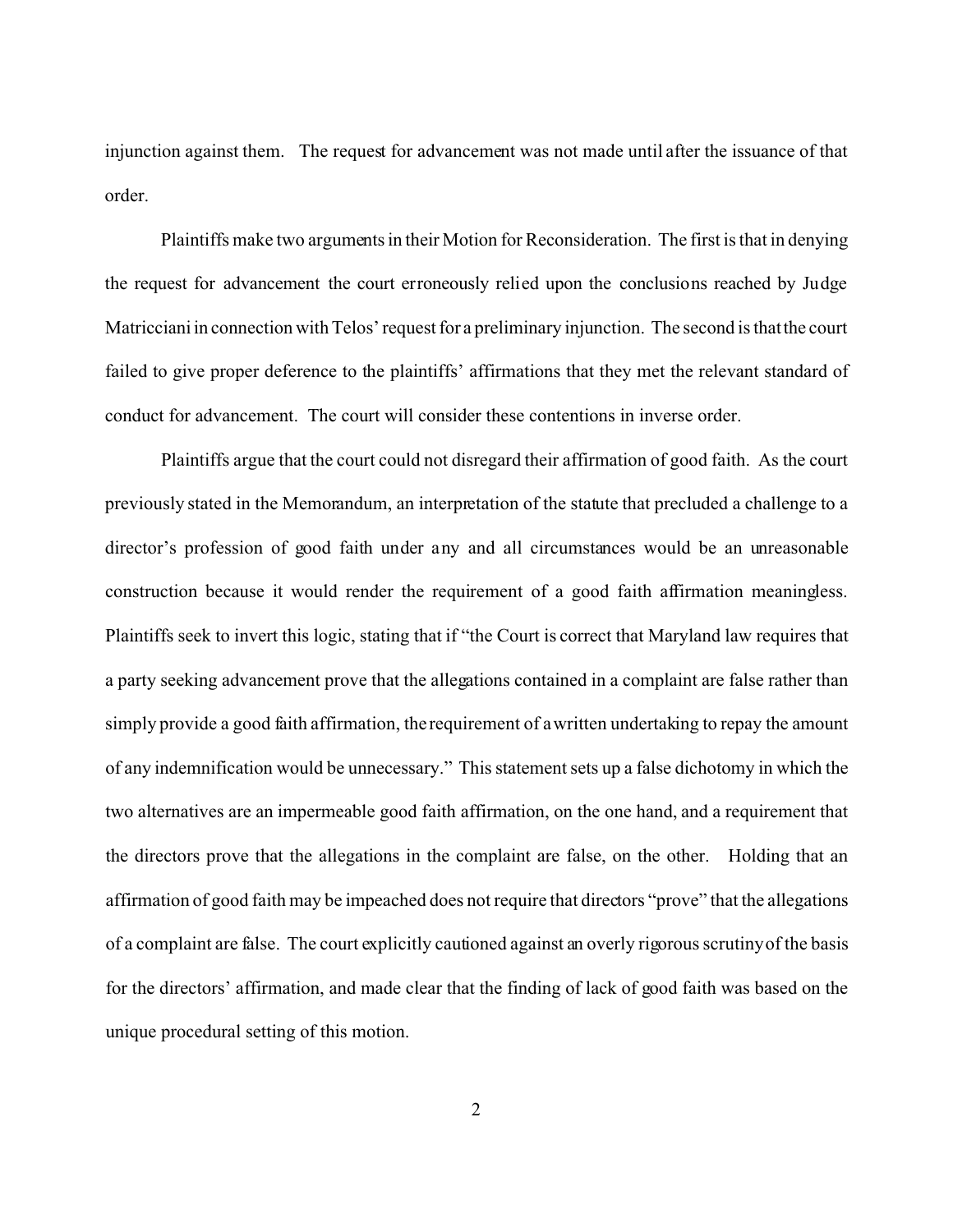The court also notes that, as Telos points out, its holding is supported by additional authority, not cited in the previous Memorandum, that supports the conclusion that an affirmation of good faith is open to examination by a court.<sup>1</sup> See Official Comment to Model Business Corporation Act § 8.54: "If the corporation has contracted to indemnify a director to the fullest extent permitted by law, a court may, nevertheless, deny an advance for expenses if it determines that the director did not have, at the time he delivered the affirmation required by section  $8.53(a)(1)$ , a good faith belief that he met the relevant standard of conduct." Model Business Corporation Act, Official Comment to § 8.54 (8-116).

Plaintiffs rely heavily upon *Miller v. United States Foodservice, Inc.*, 405 F. Supp. 2d 607 (D.

Md. 2005), and particularly on a passage in a footnote in which that court stated:

Thus, the requirement in  $\S$  2-418(e)(1) for a determination that the director "has met the standard of conduct set forth in subsection (b)" is initially satisfied simply by a determination that it has not yet been "proved" that the director's conduct fell within any of the three exceptions. *See* James J. Hanks, Jr. & Larry P. Scriggins, *Let Stockholders Decide: The Origins of theMarylandDirector and Officer Liability Statute of 1988*, 18 U. Balt. L. Rev, 235, 249 (1989). In this case, Royal Ahold and USF have countersued, claiming that Miller violated the fiduciary duties of due care, good faith, and loyalty and, as a result, USF should not be required to reimburse Miller's legal fees. However, because these claims have not yet been "established" -- they are merely allegations -- the statute does not foreclose USF's obligation to reimburse Miller for his legal fees.

405 F. Supp.2d at 618 n. 8. The passage that plaintiffs cite does not refer to section 2-418(f), the section of the statute that specifically governs advancement, although the*Miller* court did go on to cite the requirement of a good faith affirmation. It does not appear that the court was ever asked to

<sup>&</sup>lt;sup>1</sup> In the Memorandum, the court cited J. Hanks, Maryland Corporation Law  $\S 6.21$ [h] as authority for its construction of the statute.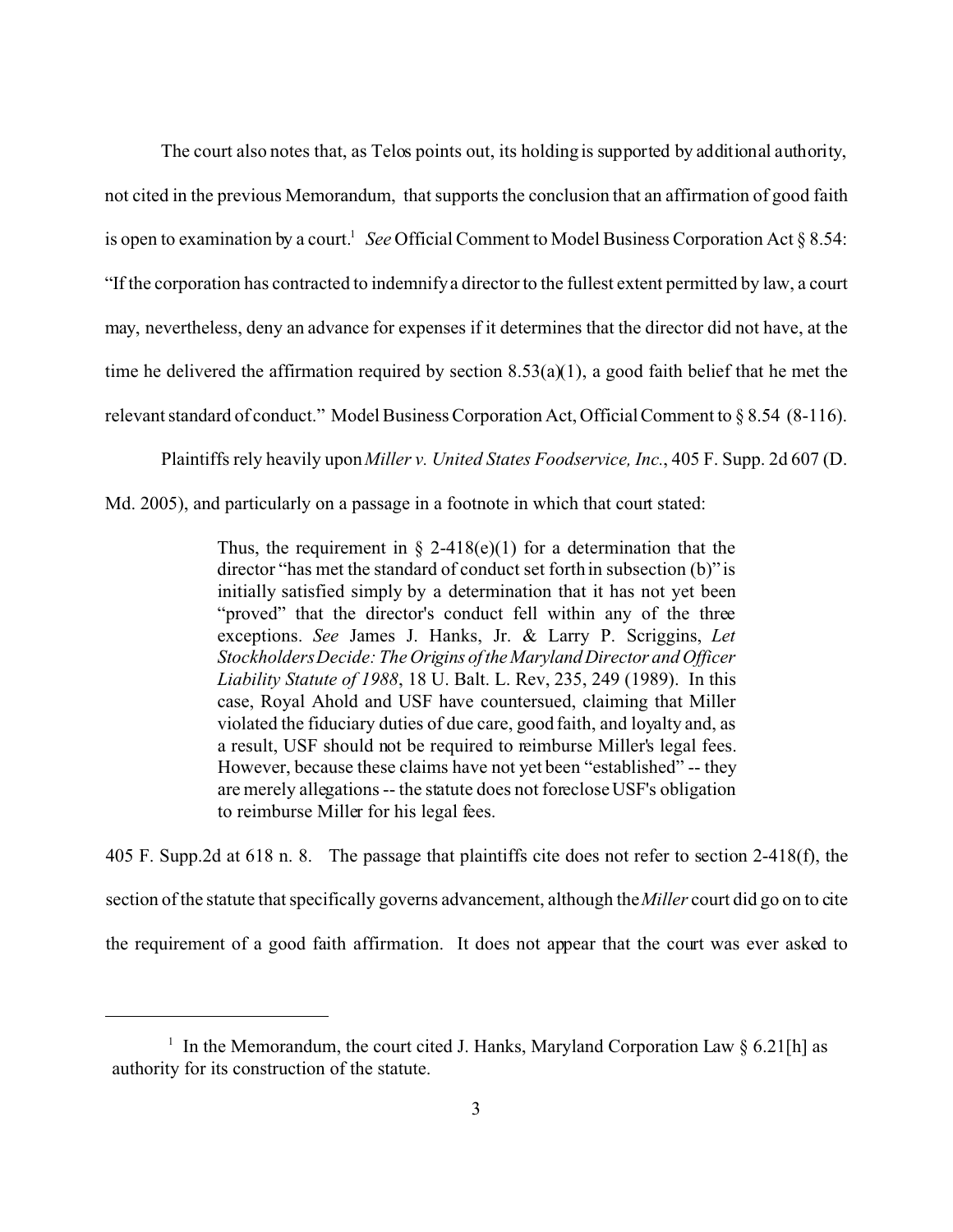consider the issue of whether an affirmation of good faith may be challenged; indeed, the court's holding was primarily concerned with whether the parties' agreement authorizing advancement, which had no conditions, was inconsistent with Delaware law. In any event, to the extent that *Miller* could be read to suggest that an affirmation of good faith may never be questioned, this court disagrees, for the reasons discussed in the previous Memorandum and in this order.

In short, the court is convinced that it correctly held that the mere fact that directors provide a good faith affirmation that they met the relevant standard of conduct does not insulate that affirmation from all inquiry into whether their belief is actually held in good faith. There remains the question of whether the court properly relied on the preliminary injunction findings in holding that plaintiffs' affirmations of good faith belief were ineffective in this case.

The primary argument advanced by plaintiffs is that the court erroneously relied upon the preliminary injunction order because those proceedings were limited in scope to the "distinct issues" involved in the preliminary injunction, which were "entirely different from the issues presented in the Motion for Advancement." Plaintiffs note that a preliminary injunction is not a final adjudication. They state that the preliminary injunction proceedings should not be relied on because they were "outdated and moot." They quote language from the opinion of the Court of Special Appeals, in which it dismissed plaintiffs' appeal from the preliminary injunction due to mootness, to the effect that the proceedings before this court bear the marks of haste characteristic of a request for preliminary injunction, and suggest that this language reflects a weakness in Judge Matricciani's findings that should prevent their use to support this court's conclusions on the motion for advancement.

Plaintiffs' arguments miss the mark because they fail to take into account the unique procedural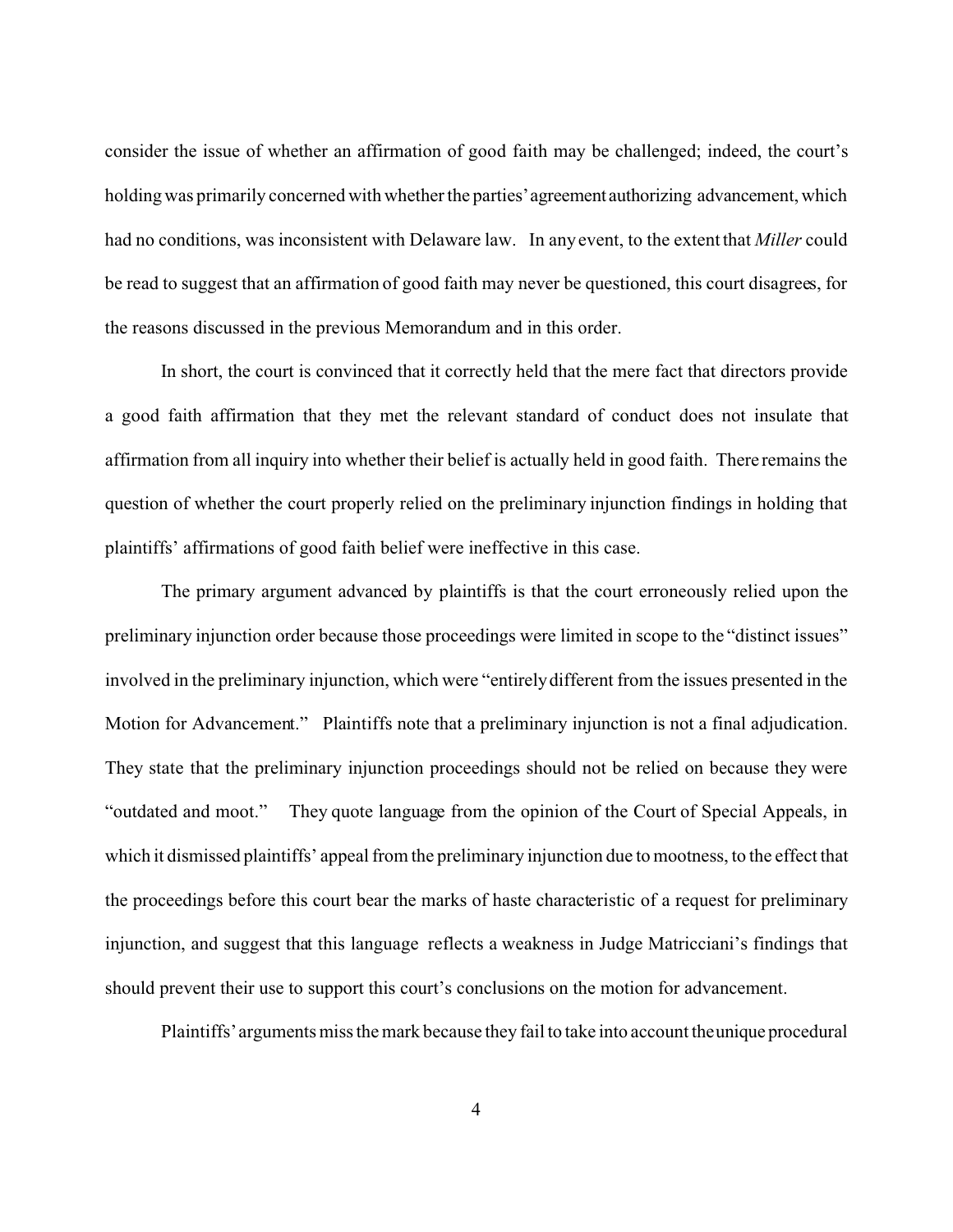setting of this case. The conceptual basis for advancement contemplates that it will precede a decision on the claims that are the subject of the request for advancement. *See, e.g.*, Official Comment to Model Business Corporation Act § 8.53. "Section 8.53 recognizes an important difference between indemnification and an advance for expenses: *indemnification is retrospective and, therefore, enables the persons determining whether to indemnify to do so on the basis of known facts, including the outcome of the proceeding. Advance for expenses is necessarily prospective* and the individuals making the decision whether to advance expenses generally have fewer known facts on which to base their decision." Model Business Corporation Act, Official Comment to § 8.53. (8-110 to 8- 111)(emphasis added).

In this case, the subject of the request for advancement was the preliminary injunction proceeding. The outcome of that proceeding was known at the time that plaintiffs made their request for advancement and at the time that they made their affirmations of good faith. Plaintiffs, however, want the court to pretend that the outcome of the proceeding is not known and to assess their good faith wholly without reference to that outcome. Moreover, plaintiffs want the court to disregard specific factual findings on the very conduct that is the subject of the affirmations of good faith, in favor of their *post hoc* conclusory allegations of good faith.

In the particular and unusual procedural setting of this motion for advancement, the court believes that it is appropriate to assess the affirmation of good faith against the known outcome of the proceeding. While Judge Matricciani's ruling was not a decision on the merits of the entire litigation, it did resolve the merits of the preliminary injunction, which is the proceeding for which plaintiffs seek fees. The issues that he resolved were not "distinct" from the issues posed by the motion for